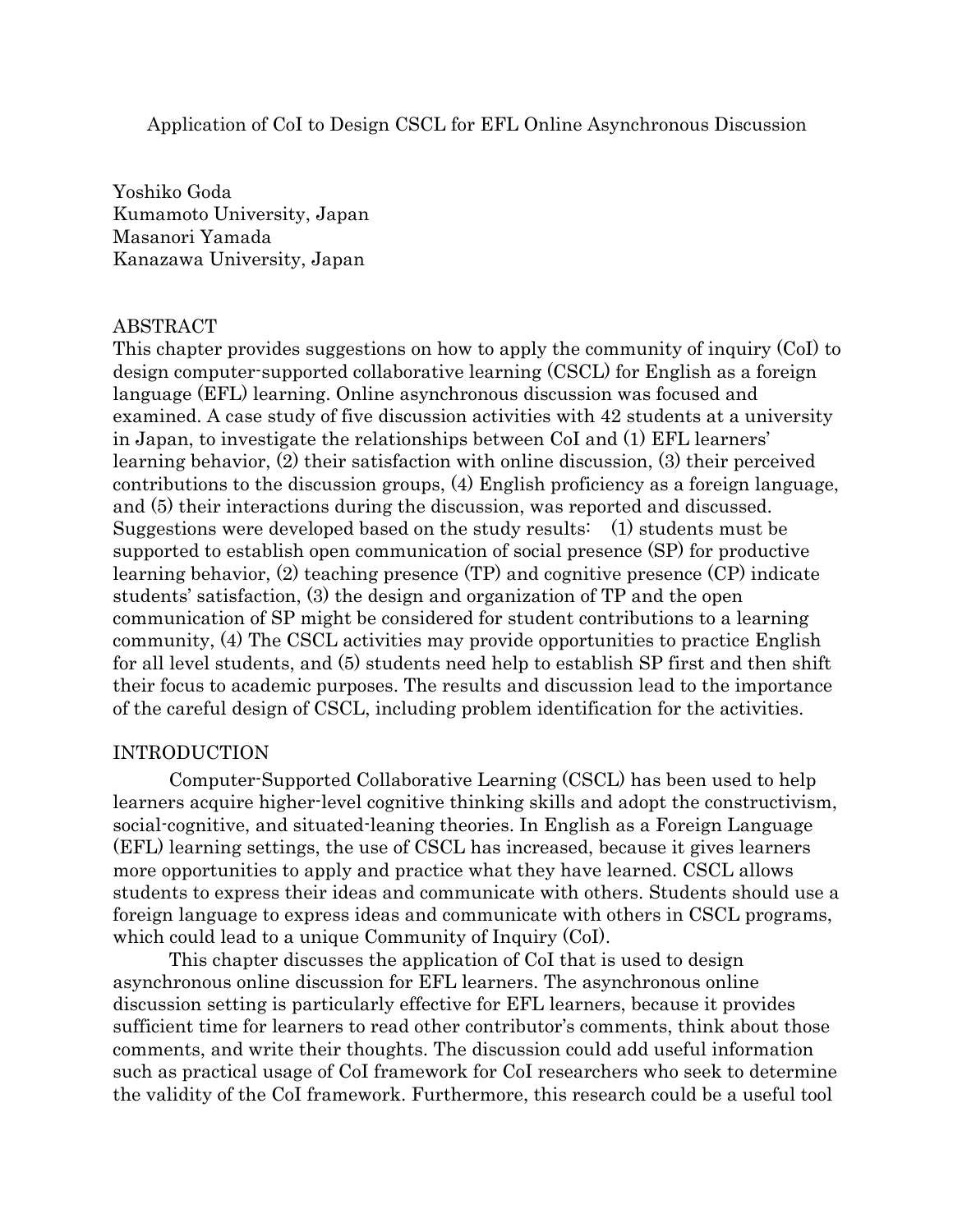for practitioners to use when they design and implement collaborative learning environments for non-native English speakers. This chapter consists of three parts: (1) a literature review on the practice and impacts of CSCL on EFL learning; (2) a case study that explores the relationships among CoI and EFL learner behavior, learner satisfaction, and how CoI and EFL contribute to a community; and (3) the implications to CSCL design for EFL learners based on CoI.

## BACKGROUND

#### CSCL and Language Learning

Due to the current pedagogical paradigm shift to constructivism, social constructivism, and situated learning, the importance of interaction and collaboration are strongly emphasized for effective and meaningful learning, encouraging the research and practice of Computer-Mediated Communication (CMC) for CSCL.

CSCL is an interactive learning environment based on the socio-constructive learning perspective. One of the key issues concerns how active and continuous interaction should be established in CMC (Barnes, 2008). In particular, interpersonal communication should be promoted to establish an active virtual learning community using social media. Collaborative learning, with high interaction between learners in both computer-based and face-to-face situations, can lead to high performance in socioemotional development, such as increased personal satisfaction (Benbunan-Fich, Hiltz, & Harasim, 2005). The background and the importance of CSCL interactions will be briefly discussed first, and current issues related to the social-presence concept will be organized.

## CSCL design for language learning

CSCL promotes cognitive change through group interaction and activities (King, 2007). Digiano, Goldman, and Chorost (2008) state that Information and Communication Technology (ICT) application can be the center of effective learning environments for distributed, interactive, collaborative and constructive learning, and learning assessment. The recent trend of using CMC tools, such as social media, for CSCL provides learners with opportunities to solicit and share knowledge while developing common ground with their peers and teachers (Rennie & Morrison, 2007).

Active interactions are essential for successful CSCL. Therefore, quality social interactions require a group atmosphere where individuals share experiences and knowledge (Reneland-Forsman & Ahlbäck, 2007). One common issue in CSCL concerns how to support learners' social interactions.

CMC is often used for language learning as the platform of CSCL. CMC is effective for the promotion of language learning through a high degree of interaction such as the production of target language utterance (Furstenberg, 1987). There are several reasons for the positive effects of CMC on language learning: the reduction of anxiety about utterance (Kelm, 1992), the ease of revision in the learner's utterances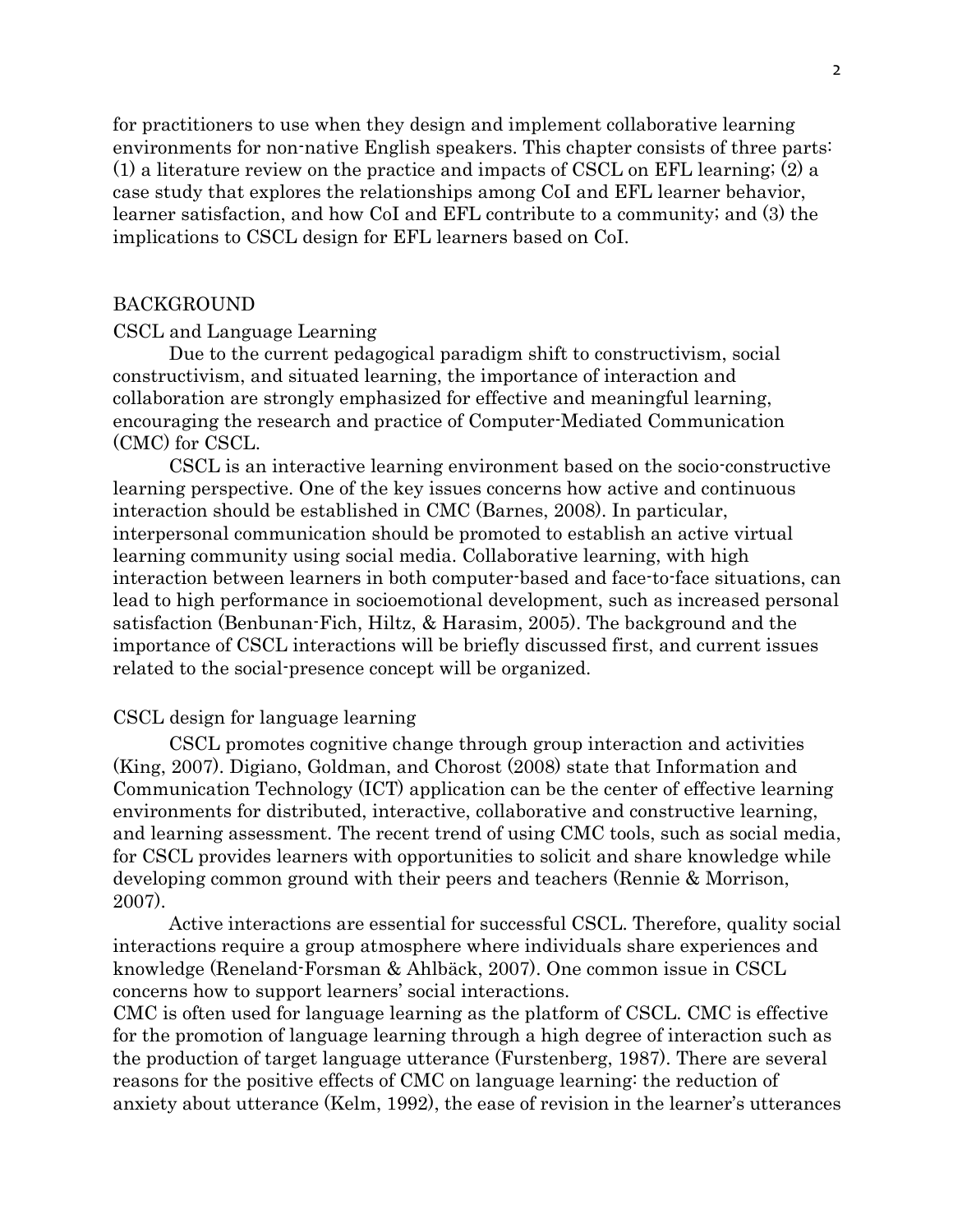before posting in the discussion (Lee, 2002), and the promotion of social interaction, which promotes the negotiation of word meanings where learners ask others for the meaning of words (Smith, 2002; Morris, 2005). These findings are related with the Second Language Acquisition (SLA) theory.

Long (1981, 1989) indicated that social interaction promoted communication and language acquisition through the active negotiation of meanings. Comprehensive input and output play an important role in communicative language learning.

Comprehensive input implies written or spoken information given in a language that the learner can comprehend (Krashen, 1985). In SLA, communication skills, in particular, are acquired through communication between participants. One example is the interaction between learners and teachers (Long, 1981). Interaction refers to meaningful communication that enables the understandings of and stimulates the production of comprehensive input. When people face a problem, such as a misunderstanding, they resolve the problem before continuing communication (Clark, 1994). For example, when learners cannot understand their interlocutor's utterance, they may ask that it be repeated, or the interlocutor may modify or paraphrase the statement to facilitate understanding.

Comprehensive output refers to learning activities, such as uttering, repeating, or writing, where students receive comprehensive input through interaction (Swain, 1995). Swain (1995) claimed that output has three functions: to identify the gap between what the learner can and cannot express; to hypothesize about testing, such as the trial-and-error method; and to perform metalinguistic functions, such as reflective learning.

The CSCL design for language learning has been discussed since the middle of 1990's, with the advancement and use of the Internet (Chapelle, 2001). In particular, researchers have been discussing asynchronous (ACMC) and synchronous (SCMC) CMC, which play a primary role in language acquisition. In ACMC, students learn the target language by self-pacing and reflection (Hiltz & Goldman, 2005). These students consider ideas and utterances, which raises their grammatical consciousness (Lamy & Hampel, 2007). However, self-pacing can become an obstacle in facilitating effective language learning through ACMC communication. Weller and Mason (2000) pointed out that ACMC reduces the pressure to reply to the interlocutors, forcing them to wait, sometimes a long time, for the student's reply. ACMC may weaken the effect of social interaction in communicative language learning.

The effect of SCMC on the second language learning was also reported. SCMC is similar to face-to-face communication, but it promotes more equal utterance than face-to-face communication (Chun, 1994), promotes active social interaction between learners (Smith, 2002), and allows learners to use various communication strategies (Lee, 2002). One disadvantage of SCMC is that high-proficiency learners tend to participate in discussions, which leads to more pressure for low-proficiency learners (Lamy & Hampel, 2007). Yamada (2009) focused on the communication media in SCMC, and he investigated the effect of communication media on psychological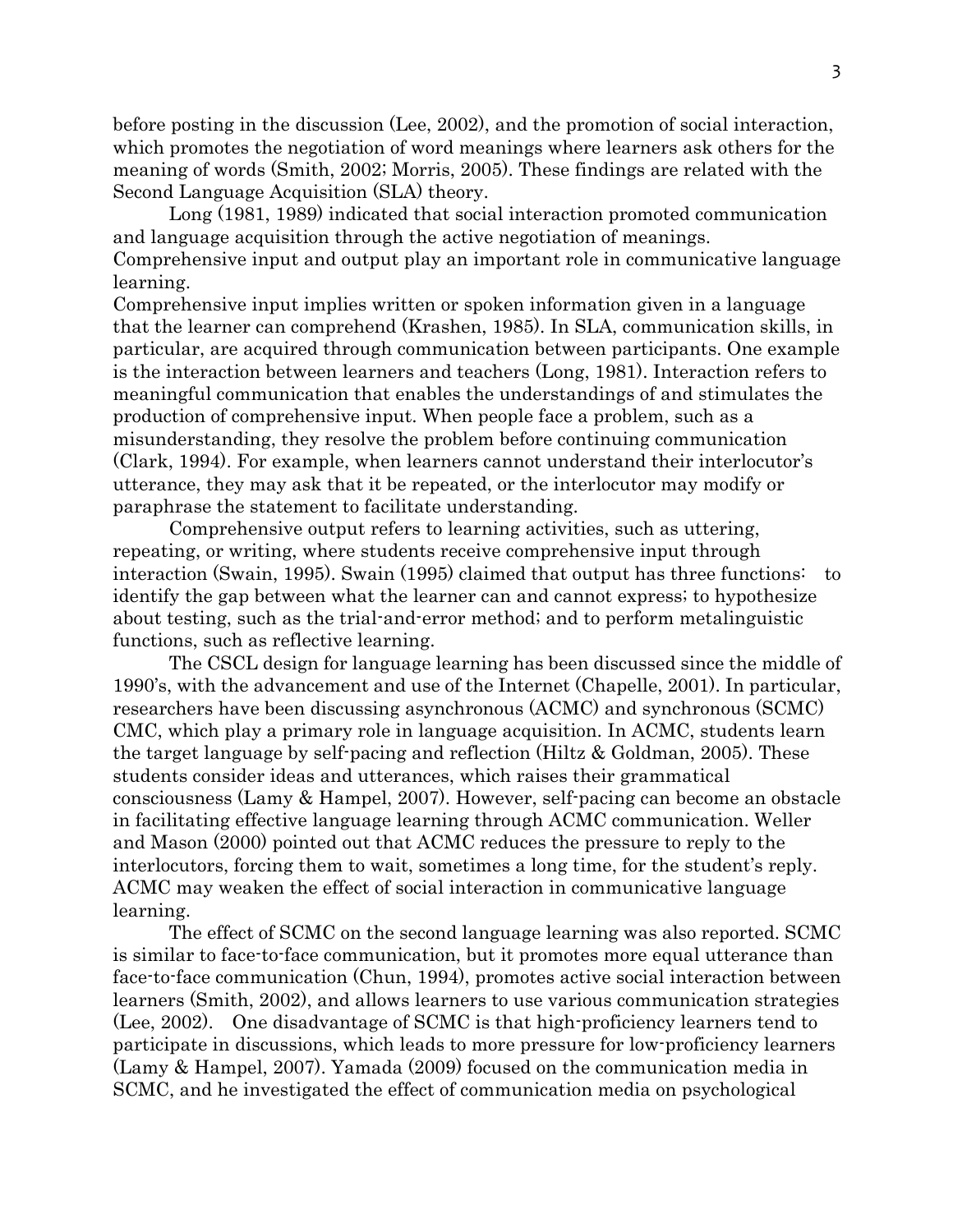factors and performances in communicative English learning. Yamada compared four types of SCMC: videoconferencing, audio conferencing, text chat with images, and plain text chat. He found that any media that allows the use of social cues creates positive psychological effects, such as the learning to communicate in English, and these psychological factors promote learning performance, including the number of speech and self-corrections, where learners correct their grammatical errors by themselves. Text communication promotes the confidence in grammatical accuracy, and then increases the amount of self-correction (Yamada, 2009).

Abrams (2003) reported interesting findings when compared ACMC with SCMC from the viewpoint of utterance. The results revealed that language learners using SCMC outperform those who use ACMC, and they did not use CMC at all in communicative language learning, in terms of the amount of speech in face-to-face discussion.

### RELATIONSHIPS AMONG COI AND EFL LEARNING

In this section, the relationships among three presences (social, cognitive, and teaching) of Community of Inquiry (CoI) and EFL online discussion will be explored, based on a case study held at the University in Japan. This relationship between CoI will be investigated in relation to (1) EFL learners' learning specific behavior, (2) learners' satisfaction with online discussion, (3) learners' perceived contributions to the discussion groups, (4) English proficiency as a foreign language, and (5) the learners' interactions during the discussion.

#### Participants

Forty-two freshmen at Kumamoto University participated into the research (Male: 39, Female: 3), who were majoring in science. These students had the minimal computer skills and knowledge, such as keyboard typing, etc., required for participation in the study.

### Course Descriptions and Activity Design

The case study was used during a Computer Assisted Language Learning (CALL) course, which was a mandatory two-credit course for the freshmen at the university. The course was delivered in a blended manner, where face-to-face and online communication were both required. It had 15 face-to-face classes, and online activities were utilized outside of the classroom to enhance the face-to-face learning materials that were used. The five online discussion activities are illustrated in Table 1.

### Table 1. Discussion Topics and Descriptions

The course was designed and implemented based on the Collaborative Problem Solving (CPS) approach (Nelson, 1999) in the instructional design (ID) and Teaching and Learning Guideline in CoI (Garrison, 2011). CPS provides the key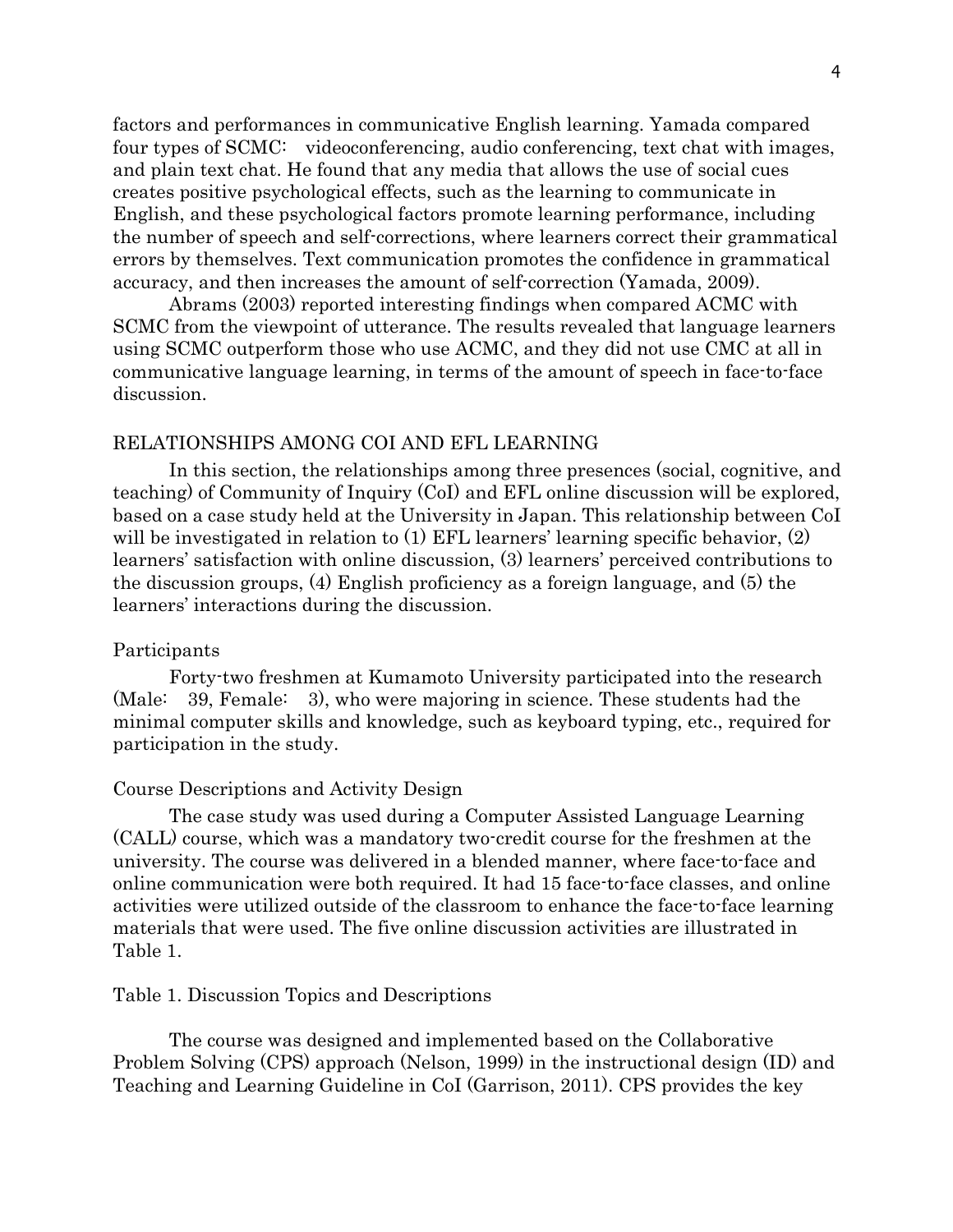elements for the collaborative learning procedure, the outline of activities, and CoI integrates online learning features and the teachers' roles.

The online discussion activities gave the students more opportunities to practice their English skills and to prepare for the possibility of future international collaborative projects. The constructivist view perspective states that authentic inquiry, a divergent view, and collaboration promote student learning. The activities were designed based on the constructivist perspectives as well. For example, in the face-to-face class, Voice of America (www.voiceofamerica.com) was used as to create listening and reading materials to provide students with authentic contexts. In the Second Language Acquisition (SLA) theory, written and spoken materials in a targeted language were also viewed to increase comprehensive inputs (Krashen, 1985) for quality interactions. As discussed in the literature review section, interaction enables the understandings of and stimulates the production of comprehensive input.

The discussion activities were selected at the design phase of the instructional design, whose essential elements include analysis, design, development, implementation, and evaluation phases, because these activities could provide not only collaborative learning, but opportunities of comprehensive output in SLA (Swain, 1995). The discussion topics in Table 1 related to the news topics were selected by the instructor who considered the students' interests and familiarity in order to motivate the students, gather their attention, and relate their previous knowledge and/or experiences to the topic (Keller, 2010).

The bulletin board system (BBS) of the learning management system (LMS), Blackboard, was adopted for the discussion activities. All students were required to participate in all of the activities. There were four to six members in each group and the group memberships were randomly determined for each topic. In face-to-face classes, learning activities were mainly done individually and between the regular face-to-face classes, students worked in groups. Each discussion lasted two weeks, and in the middle of two weeks, one face-to-face instruction was inserted to give some intervention and facilitation from the instructor.

### Instruments

The CoI survey and the questionnaire were conducted at the end of the semester. Students' CoI level, learning behavior, satisfaction and contributions to the asynchronous discussion activities, and English proficiency were measured. The CoI survey, according to Swan, Richardson, Garrison, Cleveland-Innes, M., & Arbaugh (2008), which consisted of 34-five-point Likert scales, and the internal consistencies were reported with Cronbach's alpha as 0.94 for Teaching Presence (TP), 0.91 for Social Presence (SP), and 0.95 for Cognitive Presence (CP) (Swan et al., 2008).

To determine the learning behavior, the total number of student comments was counted to identify how active each student was during the asynchronous discussion for the primary quantitative analysis. The students' comments were qualitatively focused to investigate the quality of the interaction.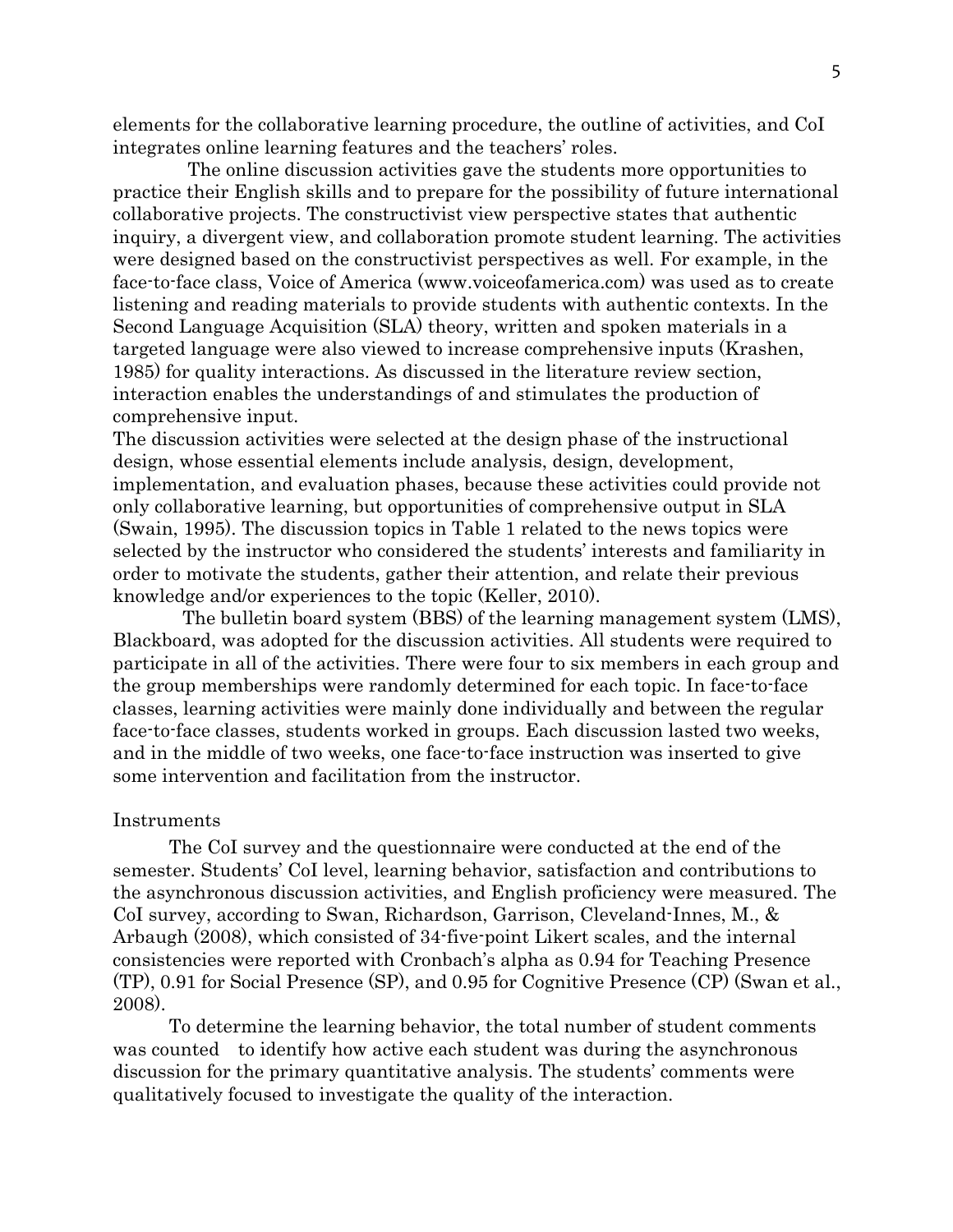The questionnaire was used to collect students' satisfaction ratings and their perception about their own contribution to the community. The student satisfaction was gathered using a 4-point Likert scale, with 1 meaning not satisfied at all and 4 meaning very satisfied. The contribution rate was an average percentage of each student's perspective contribution to the community (i.e., group), while assuming that the total effort of all members in a group was 100%.

Students' English abilities were measured with a standardized test, TOEIC® IP (Institutional Program), developed and provided by Educational Testing Service (ETS). There were two parts to the test, listening and reading, and its final score ranges from 10 to 990. TOEIC-IP scores are not official, but they are as reliable as the original TOEIC scores. The TOEIC-IP score was employed partially for the final grading of the course. Taking TOEIC-IP was an essential requirement for course credit, and all registered students should have taken the test one month prior to the end of the semester. The students' total scores were utilized to analyze the relationship between English ability and CoI.

The interactions and CoI relationship were evaluated, and students' comments of the discussion activities were encoded with the indicators of CoI (Garrison, 2011). The instructor provided most of the feedback and intervention when she met students in the classroom. The SP and CP of the CoI provided the focus on asynchronous communication in this research. There were three categories with 12 indicators for SP, and four indicators for CP were adopted for encoding. To increase credibility, the authors discussed the inconsistent encodings and came to the agreements for all comments. Garrison, Cleveland-Innes, Koole, and Kappelman (2006) claimed the importance of the unit of analysis for coding of CoI. For many years in the twentieth century, researchers used the sentence as a unit of analysis (Harre, 2001). Sentences were employed as a unit of analysis, because the comments indicated more information. However, the level of detail made encoding procedures more complicated and interpretation much more difficult.

#### Data Analyses

There were two major analyses required for the research purposes. MANOVA was utilized as the primary statistical procedure for the first four research purposes related to students' CoI level: learning behavior, satisfaction, contributions to the asynchronous discussion activities, and English proficiency. The MANOVA analysis allows researchers to test the simultaneous differences among groups of multiple variables (Cohen, Cohen, West, & Aiken, 2003). MANOVA also controls the inflation of experiment-wise Type I and Type II errors. The independent variable (IV) was the CoI level, and the dependent variables (DV) were the number of discussion comments, the students' satisfaction, the students' contribution, and TOEIC. To consider students' characteristics, the score of three presences (teaching, social, and cognitive) were categorized into three level, High >= 3.5, 3.5 < Medium < 2.5, and Low < 2.5. The combination patterns were used for the primary data analysis. There were 27 (3\*3\*3) patterns available, because there were three levels for the three presences. Once the overall MANOVA was significant, then the IV and each DV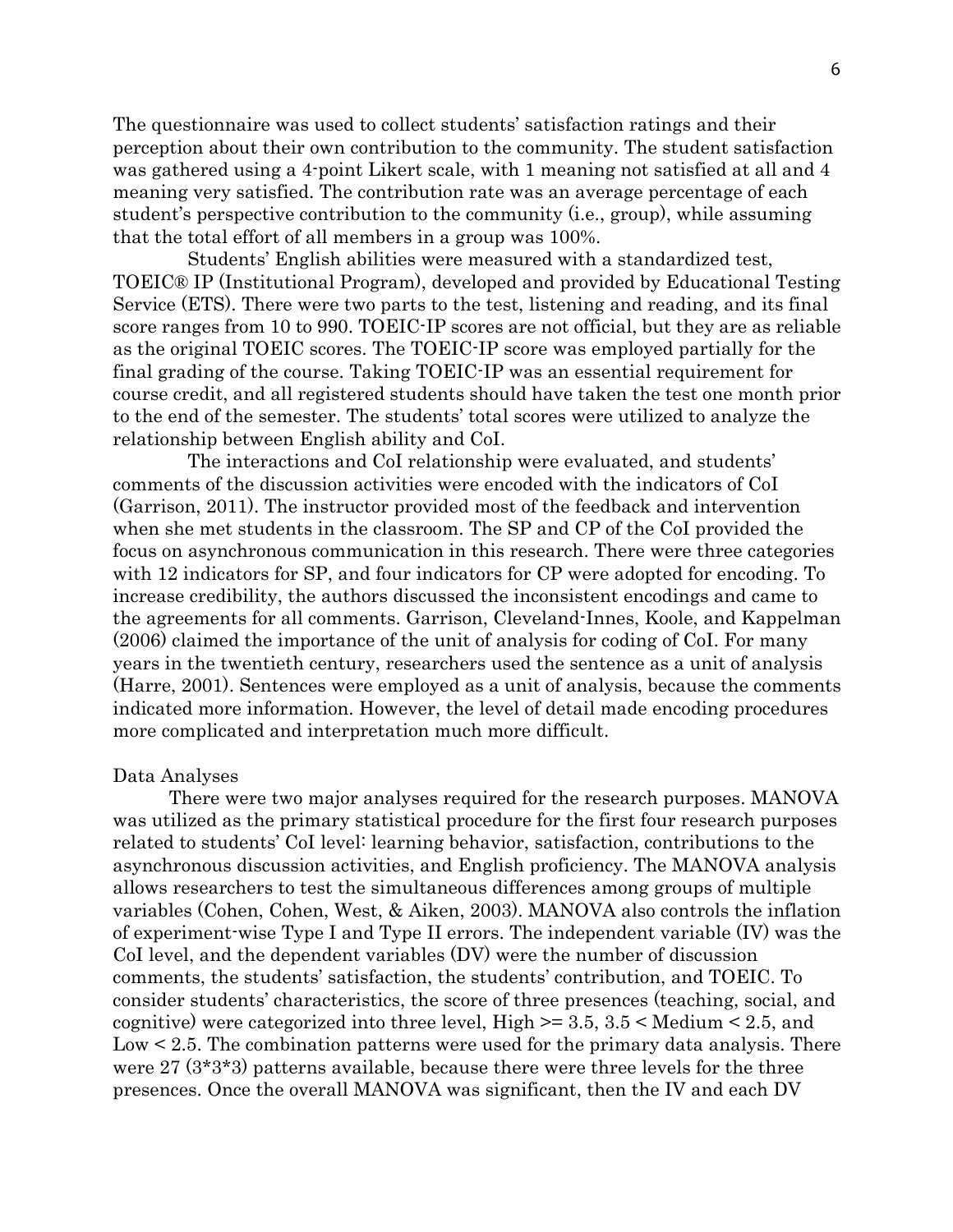would be tested individually. To get more detailed information about the relationships between the CoI level and DVs, the correlation matrices were discussed.

Each ratio of the sentences of students' comments after coding based on the indicators for the SP and CP is provided. As in the CoI mode (Garrison, 2011), SP and CP are factors that support discourse. Thus, SP and CP are used to investigate the quality of the students' interactions in this research.

#### Results

Relationships between the CoI and (1) Learning Activity, (2) Satisfaction, (3) Contribution, and (4) TOEIC.

Descriptive statistics.

The descriptive statistics of the discussion comment numbers and satisfaction and contribution variables are shown in Table 2 and Table 3 respectively. The total number of the comments through five discussions was 545, and the total number of the sentences was 922. The average number of sentences for each question was 1.69, with about 6.2 words per sentence. Table 3 reports that the average score on the discussion satisfaction is 2.95, the average contribution is 35.49%, and the average TOEIC score is 449.88 with the range of 315 to 620.

Table 2. Discussion Comments, Sentence, and Word counts Table 3. Descriptive Statistics Results for the Dependent Variables of Discussion Satisfaction and Contribution

The results of the descriptive statistics for the TP, SP, CP from the CoI survey are provided in Table 4, 5, and 6. As Table 4 shown, the TP of the students was relatively high with the grand mean from all three categories of TP at 3.98. The category of "design and organization" scored highest among the three  $(M = 4.38)$  and the "direct instruction" scored lowest  $(M = 3.72)$ . Question items 3 and 4 marked highest with  $M = 4.45$ . Most students thought that the instructor provided adequate details about how to participate in the research and what the due dates/time frames were for the course's learning activities.

Table 4. CoI Descriptive Statistics: Teaching Presence (TP)

The SP in Table 5 scored slightly lower than the TP with the grand mean of 3.73. There were three categories, affective expression, open communication, and group cohesion, in the "social presence" statistics. The highest average was the "affective expression" ( $M = 3.84$ ), followed by "open communication" ( $M = 3.76$ ). Survey item 16, "Online or web-based communication is an excellent medium for social interaction" had the highest mean at  $M = 3.98$ . The high mean implies that most students have positive impressions of CMC.

Table 5. CoI Descriptive Statistics: Social Presence (SP)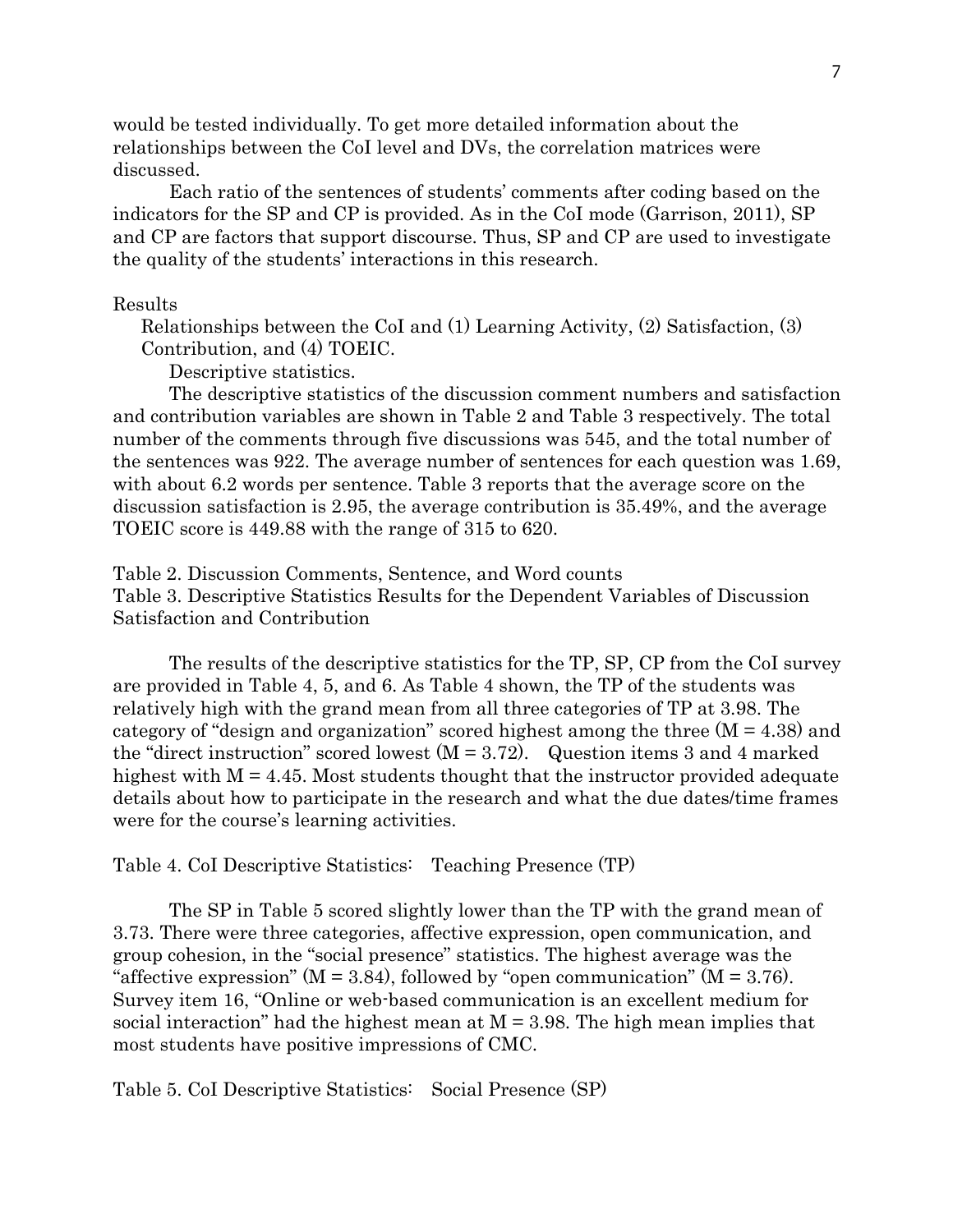Table 6 provides the results of the CP descriptive results. The grand mean for the CP was 3.61 and this was the lowest among three presences of CoI. The highest average was survey item 28 ( $M = 4.26$ ), while the lowest was item 26 ( $M = 2.95$ ). From these results, students might appreciate the diverse perspectives achieved through the asynchronous online discussion, but they might regret that they did not use various information sources for the discussion problems.

## Table 6. CoI Descriptive Statistics: Cognitive Presence (CP)

The seven types with the combination of the three levels for three presences are summarized in Table 7. Forty-two students were categorized into seven types over 27 types. There were 19 students (45.24%) with high TP, high SP, and high CP levels (H-H-H), and only four students (9.52%) had all low levels (L-L-L). Only one student had a high TP, low SP, mideum CP (H-L-M) type. The highest number of discussions posted by one student was 17, and this student had a high TP, low SP, and medium CP. The lowest average comment number was 7.5, and both students had high TP, Low SP and a low CP in their CoI.

The average of the discussion satisfaction was 2.95, and most students chose between 3 and 4 for their satisfaction levels. The H-L-M student and the students with low TP averaged less than 3 in the satisfaction level. As to the discussion contribution, the L-L-L students averaged the lowest at 17.5%. The highest contribution of 46.71% was claimed by the H-H-L type.

When the CoI types and TOEIC were compared, the H-L-M student scored the lowest at 315 on the TOEIC. Other types averaged over 400. The interesting thing is that TOEIC average score of the L-L-L type was the highest at 488.75.

# Table 7. Descriptive Statistics Results of Seven types of CoI

Note. aTP: Teaching Presence, SP: Social Presence, CP: Cognitive Presence. bH: The average is equal to or greater than 3.5, M: The average is less than 3.5 and equal to or greater than 2.5. L: The average is less than 2.5.

Student CoI types and dependent variables.

The results of ANOVA were statistically significant, Wilks' Lamda = .355,  $F(24, 113) = 1.63$ ,  $p < .05$ . This implies that when all dependent variables are considered simultaneously, the CoI types had a significant correlation. Table 8 illustrates the significance that was found in the discussion comment number and the CoI types as the results of ANOVA. However, the Tukey's HSD did not show significance between any groups. The possible reason might be that very few cases in several types made the analysis difficult. For example, there was only one case for the H-L-M type. The Fisher's LSD, which was said less rigorous in the statistic test, was conducted just for our reference. When alpha was set to .05, the H-H-H type had significant difference from the H-L-M, H-L-L, and L-L-L, and the H-H-L was significantly different from the H-L-L and L-L-L. The results suggest that there were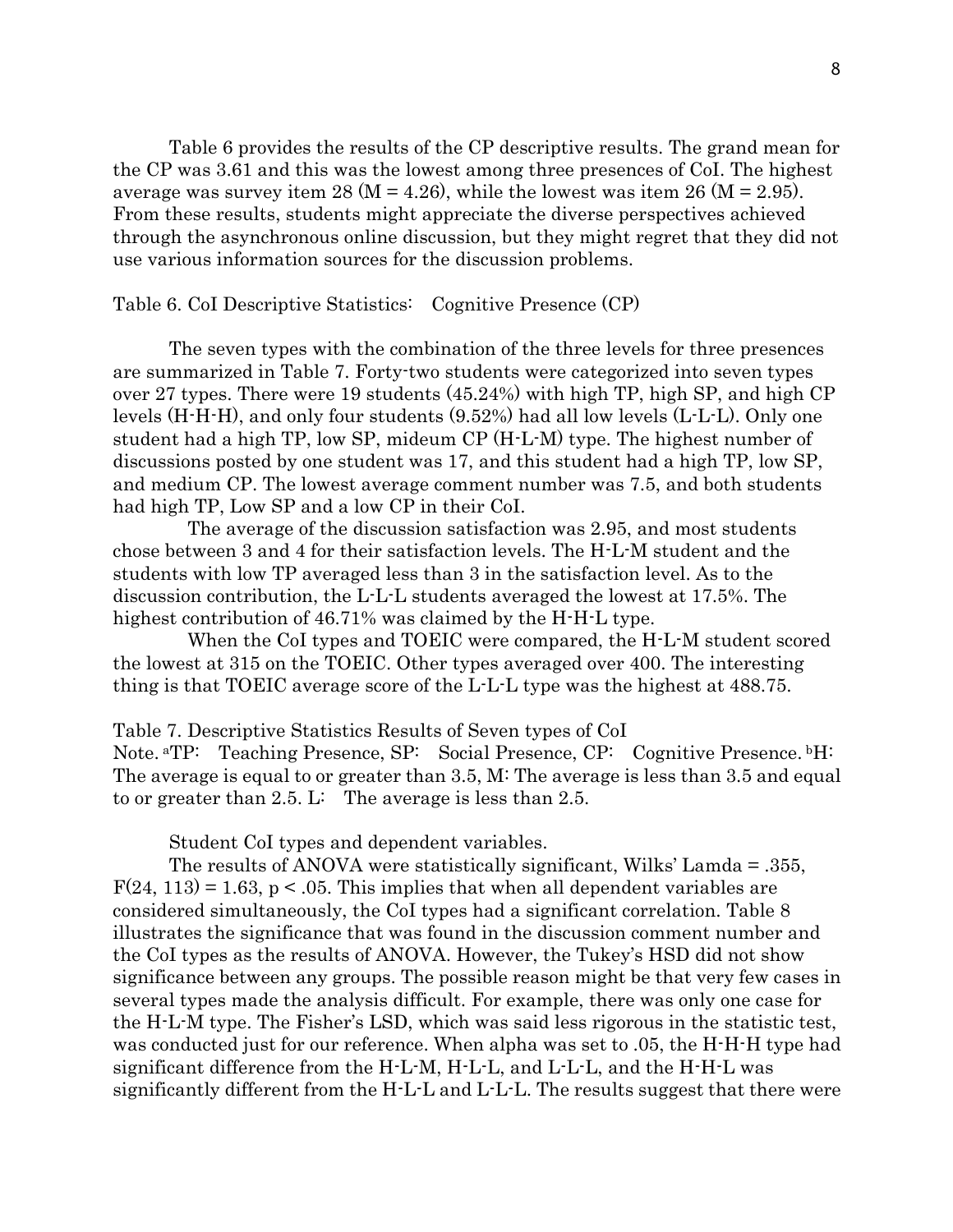different tendencies concerning the number of discussion comments between the higher and the lower CoI types, especially the high TP and high SP combination, which might produce more comments compared to other combinations.

## Table 8. ANOVA Results

Three presences of CoI and dependent variables.

So far, student characteristics were focused on examining the relationships between the CoI and the dependent variables. Next, each presence of the CoI would be explored. Table 9 provides the correlation matrix of the CoI and the targeted dependent variables. From the perspectives of the presences, the SP and the discussion comment number have a significant relationship ( $r = .483$ ,  $p < .01$ ), and the TP and CP have significant relationships with the satisfaction (TP:  $r = .347$ , SP:  $r = .313$ ,  $p < .05$ ). No significant correlation was observed between any of the presences and TOEIC. Through a comparison of the subcategories of each presence: teaching, social and cognitive, and the DVs, the category, design, and organization, it is evident that TP has significant correlation with the satisfaction and the contribution, and its facilitation category is significantly related to satisfaction. The "affective expression" ( $r = .363$ ), "open communication" ( $r = .436$ ), and "group cohesion"  $(r = .357)$  categories in SP relate to the comment number significantly. The open communication also shows significance in its relationship to the contribution (r = .350). In the CP, only the triggering event category was significant in its correlation with the satisfaction.

Table 9. Correlation Matrix of CoI and Dependent Variables Note.  $* p < .05, ** p < .01$ .

Table 10 illustrates the correlation matrix between the 34 survey items and the dependent variables. When the focus is on the discussion comment number, the CoI survey item 19, "I felt comfortable interacting with other course participants," has a strongest positive correlation, and it is statistically significant  $(r = .47, p < .01)$ . The survey items 14 "Getting to know other course participants gave me a sense of belonging in the course," 18 "I felt comfortable participating in the course discussions," 22 "Online discussions help me to develop a sense of collaboration," and 23 "Problems posed increased my interest in course issues," are also significantly related to the number of comments. Except for the item 23, all are in the SP.

Table 10. Correlation between the CoI Survey Items and the Dependent Variables

With regard to the satisfaction, survey item 2 "The instructor clearly communicated important course goals," is significantly related with  $(r = .42, p < .01)$ . Item 3 "The instructor provided clear instructions on how to participate in course learning activities," 4 "The instructor clearly communicated important due dates/time frames for learning activities," and 10 "Instructor actions reinforced the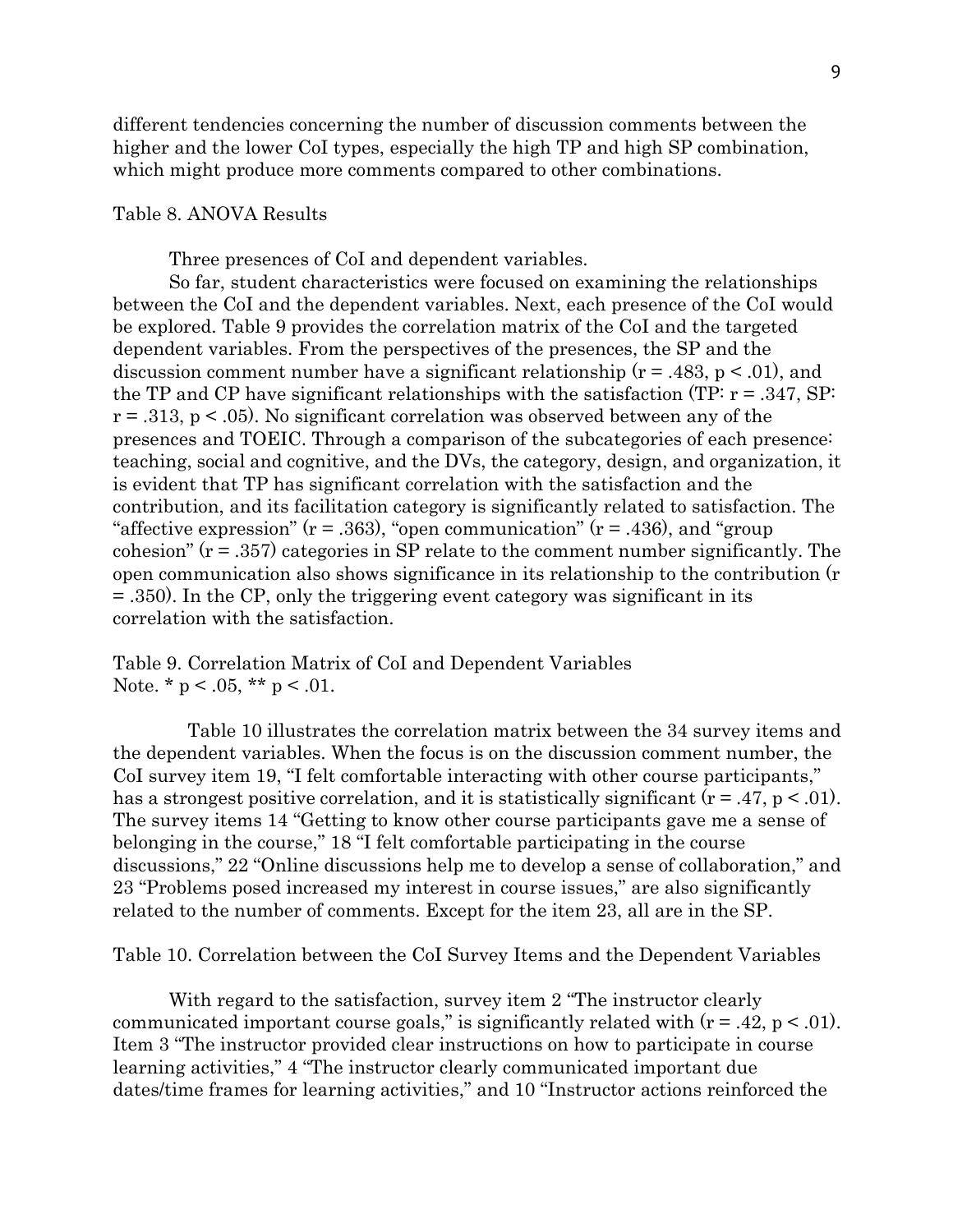development of a sense of community among course participants" of TP, along with item 16 "Online or web-based communication is an excellent medium for social interaction" of SP, and item 25 "I felt motivated to explore content related questions" of CP have significant relationship with the satisfaction.

Table 10 illustrates that the dependent variables, the satisfaction, and the contribution are significantly related to each other with  $r = .45$ . The CP is significantly correlated with survey item 2 "The instructor clearly communicated important course goals" of TP, items 18 "I felt comfortable participating in the course discussions" and 19 "I felt comfortable interacting with other course participants," of SP, and items 23 "Problems posed increased my interest in course issues," and 30 "Learning activities helped me construct explanations/solutions" of CP. TOEIC is negatively correlated with survey item 15 with slight significance  $(r = -0.34, p < 0.05)$ .

Students' Interactions and Social/Cognitive Presences

The results of the relationship between student interactions during asynchronous discussion and the CoI's SP and CP are presented in order to test the fifth research purpose, which is to investigate the learners' interactions during the discussion in terms of the CoI. Each sentence of students' comments during the discussion was coded according to the CoI's SP and CP indicators and the percentages of each indicator for the total number of sentences is 100 % in Table 11 and Table 12 respectively.

The affective expression indicator is defined as "conventional expressions of emotion, or unconventional expressions of emotion, including repetitious punctuation, conspicuous capitalization, and emoticons," according to Garrison (2011). This indicator was counted when a sentence implied respect and welcome with informal expression, such as emoticons and capitalization. In Discussions 1, 2, and 5, the indicator of "affective expression" in interpersonal communication of SP illustrates a relatively higher percentage, more than 10%. In Discussions 1, 2, and 3, the indicator of "expressing agreement" in "open communication" of SP shows more than 10%. In the "cohesive communication" category, where cohesive communication means addressing the group using inclusive pronouns, such as we, us, our, the group show around 15 % of all of the sentences written for the discussions 2, 3, and 4.

The SP indicator ratio to number of sentences seems to differ according to the discussion problems. On the other hand, the CP indicator counts seem stable, regardless of the discussion problems. The indicator "exploration" offers higher percentages for the total number of the sentences. Unfortunately, there were no sentences coding into the "committed" indicator.

Table 11. Percentage of Indicators for Social Presence against Total Number of Sentences

Table 12. Percentage of Indicators for Cognitive Presence against Total Number of Sentences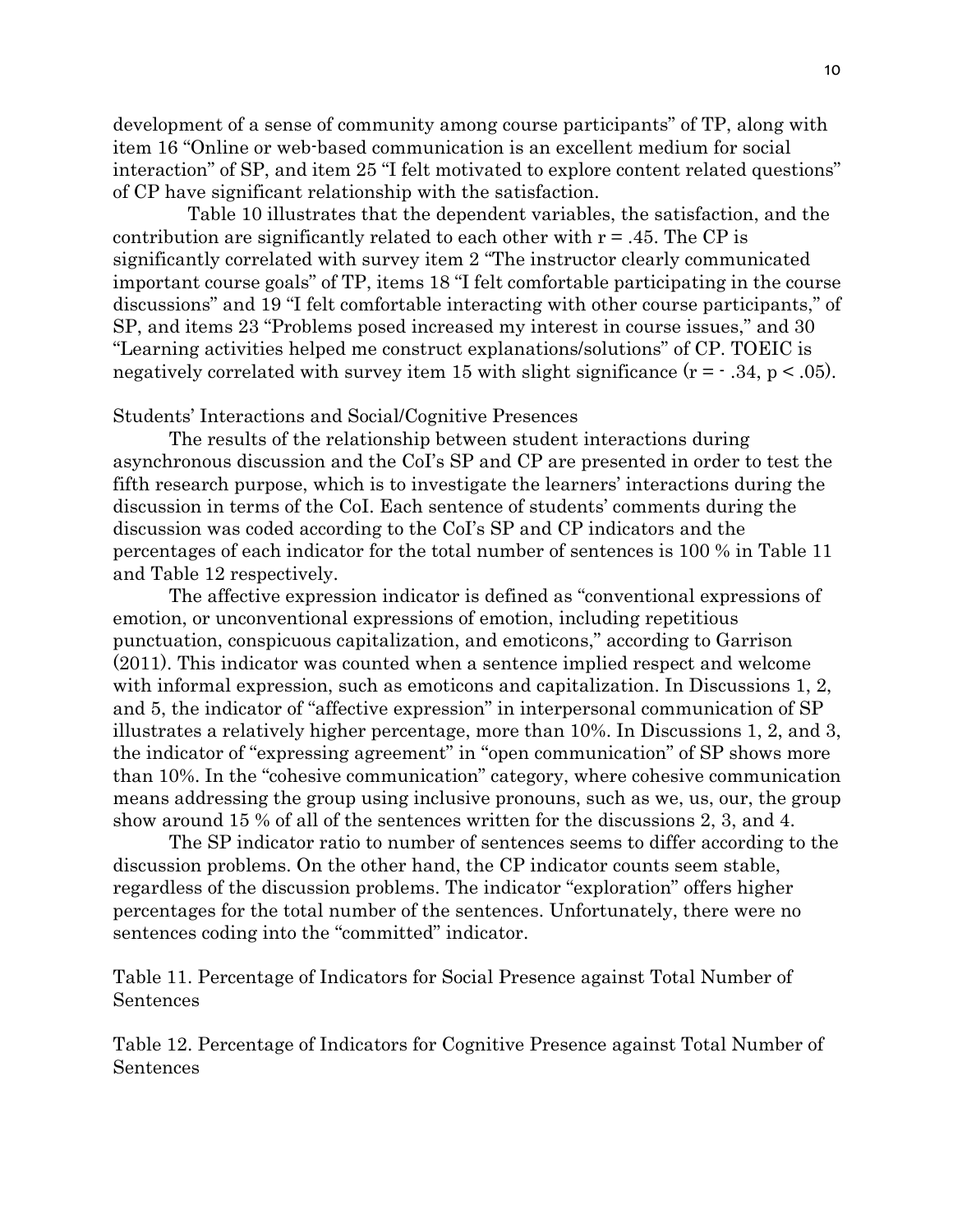### RELATIONSHIPS AMONG COI AND EFL LEARNING

This section will discuss the characteristics necessary for designing CSCL for EFL learners based on the results of the case study. The discussion will be organized according to the five research purposes.

Suggestions on CSCL Design for EFL Learning

Learning Behavior during Online Discussion.

An asynchronous discussion setting of CSCL is beneficial for EFL learners, because it gives students more opportunities to use and practice English. In this context, it is essential to reveal some methods to increase students' expressions during the discussion. The results in Table 7 and ANOVA suggest that higher CoI levels might have a positive relationship with the number of student comments in the discussions. The higher CoI, especially of TP and SP, a student has, the more s/he may post comments during the discussion. The results of the learning behavior and CoI in Table 9 illustrate that social presence is a key element for students' producing more statements. In addition to encouraging students to form affective expression and group cohesion in a learning community, the establishment of open communication is crucial. High TP and high SP combinations also increase the number of posting to the discussion.

#### Discussion Satisfaction.

The results in Table 9 show that the discussion satisfaction is significantly correlated with TP and CP. The design, organization, and facilitation categories have stronger positive relationship with the satisfaction in TP. This implies that when the study is well-designed and the students perceived clear instruction of the course goals and learning activities, the students tend to be satisfied with the design and organization. When the students felt that their instructor help them form the sense of community, they were satisfied with the asynchronous discussion. This supports the results of Garrison and Cleveland-Innes (2005), which emphasized structure and leadership for higher-order learning. The structure indicates design, and leadership refers to the facilitation of the study and the direct instruction category in the CoI survey.

CoI survey item 25 in the "triggering event" category of CP is also significantly related to student satisfaction. This implies that when students felt motivated to explore the related content, they showed higher satisfaction. When students are interested in a discussion topic and eager to seek more information, they might feel more satisfied after the discussion.

Table 9 does not show a significant relationship between the satisfaction and SP, but the individual variable correlation matrix in Table 10 shows the significance between CoI survey item 16 in SP and satisfaction, which indicates a positive attitude toward and acceptance of technology as a social communication tool. To increase student satisfaction with the online discussions, helping them create positive attitudes toward web-based communication might be considered when the CSCL is designed.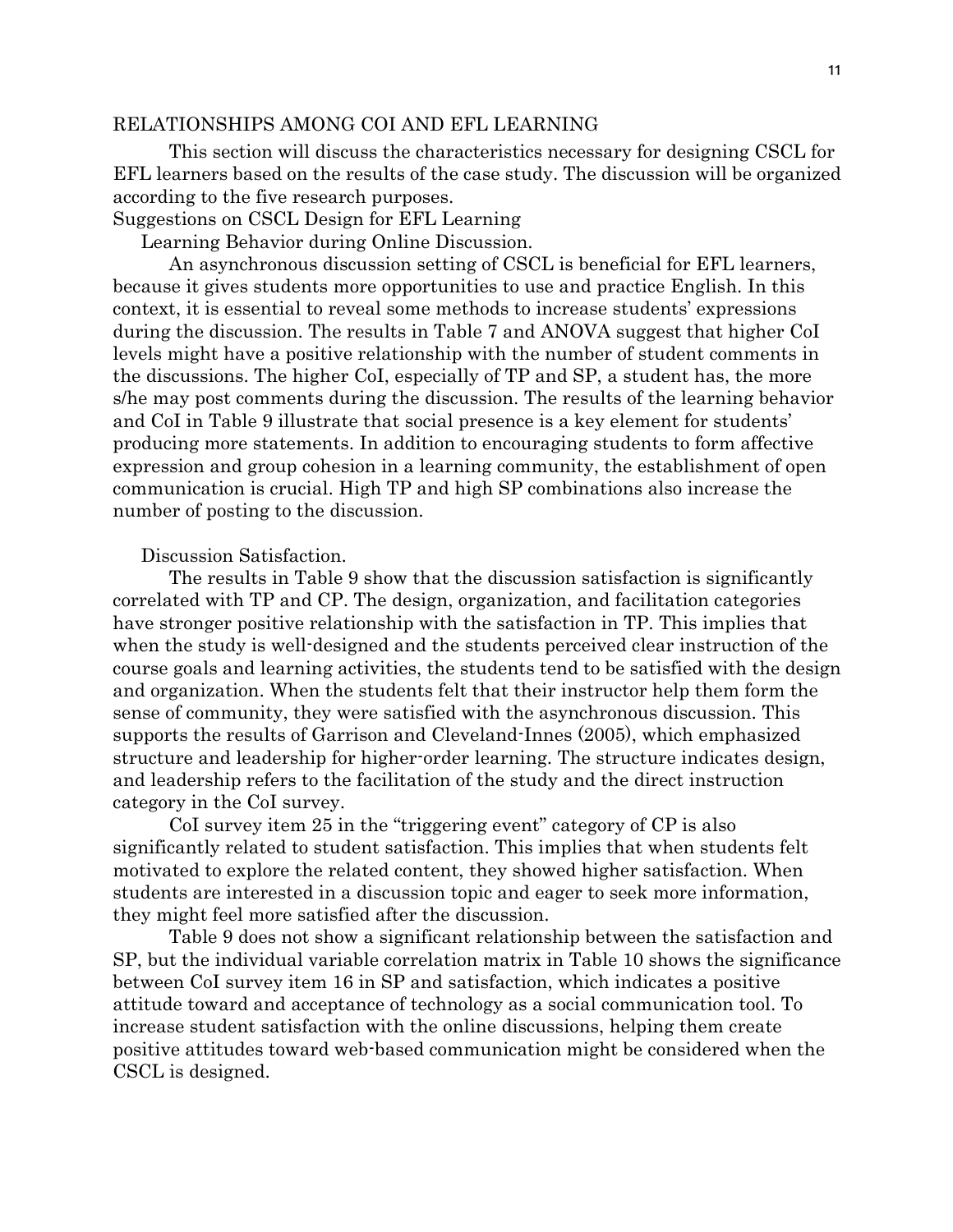Discussion Contribution.

As a member of the learning community, contributions of each member are important factors for the enlivenment of the community. The community of inquiry benefits tremendously from diversity and the perspectives of the members. How to extract contributions of the community members is one of the most significant issues in learning-community studies. Overall scores of three presences of CoI, TP, SP and CP, have no relationship with the contribution in Table 9. However, when viewing the individual survey items, survey item 2 in TP and item 19 a have relatively higher relationship with contribution. This may imply that some subcategories of each presence independently relates to contribution. In such a case, the design and organization in TP and the open communication in SP should be important in increasing the students' perceptions of their contributions to the community. In other words, when we design CSCL with students' high contributions, it seems influential to set clear course or activity goals and prepare a comfortable learning environment for their interactions.

#### TOEIC.

Students in the case study have been learning English as a foreign language. Language proficiency was thought to play a critical role in an asynchronous discussion before this research was conducted. However, based on the results, TOEIC was not related to the CoI or any other dependent variables. Therefore, other factors might be more influential than English proficiency on students' learning activities, satisfaction, and contribution. The effects of the learning activities were not the focus of the research. If the learning outcomes and learning process are the focus in the future, language proficiency might have an effect on the results.

#### Interactions for EFL Learning.

The sentences of the students' comments are analyzed in terms of the SP and CP. Focus on the SP, at the beginning of the learning activities (i.e., Discussion 1), where self-disclosure marks are 12.1%, while in other discussions less than 10% of sentences show this indicator. This result is consistent with the previous research. According to Brown (2001), SP becomes transparent as the focus shifts to academic purposes and activities.

The ratio of the "affective expression" in the interpersonal expression and the "expressing agreement" in open communication might change according to discussion topics. As shown in Table 1, discussion topics 1, 2, and 5 seem to obtain students' interests. This issue may be related to survey item 23 "Problems posed increased my interest in course issues," although the item is included in "triggering event" in the CP. Item 23 has significant correlation with the comment number, satisfaction, and the contribution. Setting proper problems appears to be essential when designing a productive learning environment for EFL learners if the researcher wants to increase student comments. SP, including the "affective expression" indicator, has a direct effect on climate and open communication.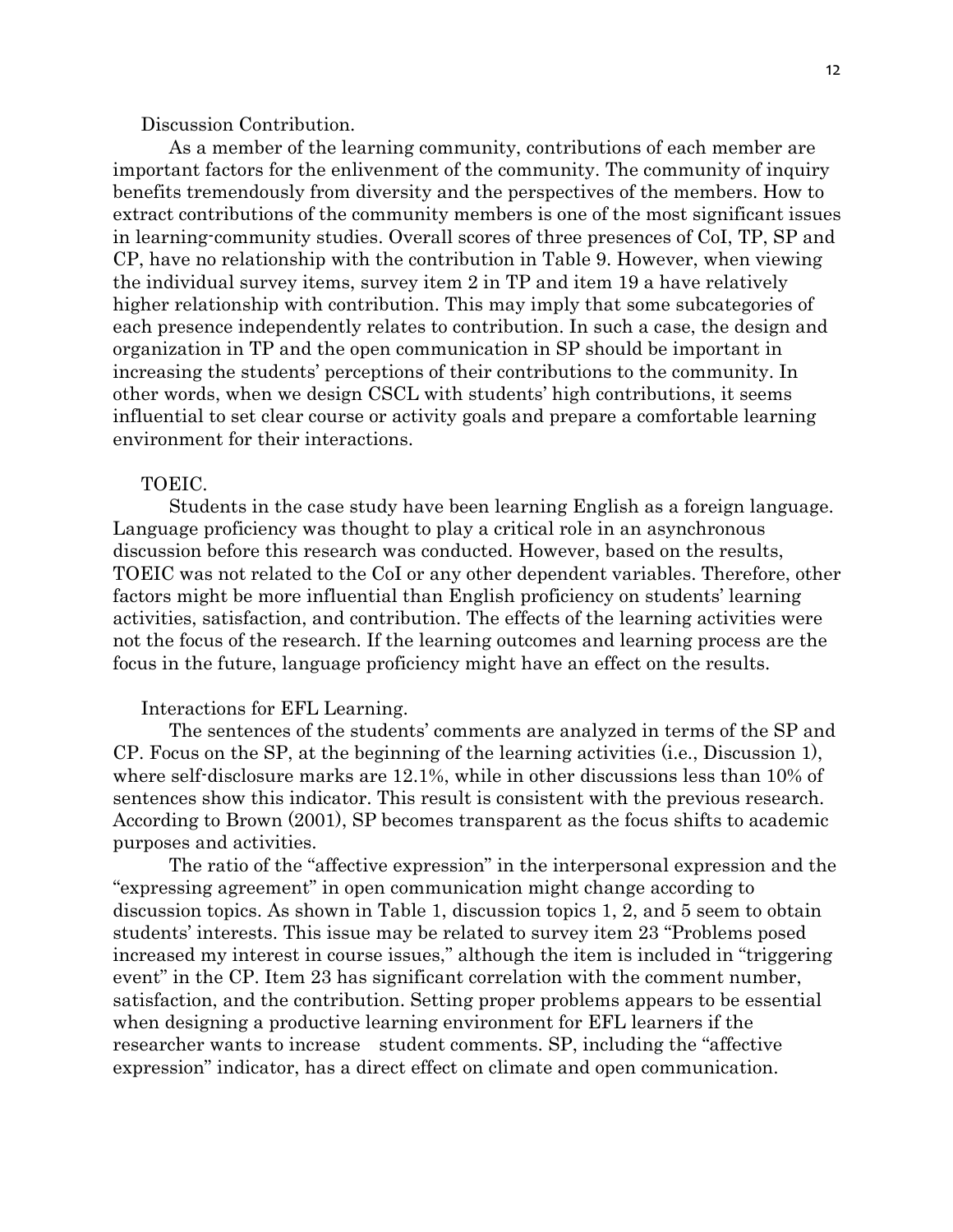The "expressing agreement" indicator is included in the open communication category of the SP. Garrison (2011) claims that expressing agreement "reveals engagement in the process of critical reflection and discourse." Open communication plays an important role in reflective e-learning community of inquiry. According to Table 11, discussions 4 and 5 might not give students many opportunities for reflection and insight.

From the perspectives of the CP, the nature of the discussion problems that did not require the student's application, test, or defense, had no count on the "committed" indicator. Most discussion problems asked students to brainstorm their own ideas and then find an answer as a group. These answers were matched to the indicators "triggering event (evocative)" and "exploration (inquisitive)." Then, only few groups in Discussion 1, 2, and 5 reached an agreement at the end of the discussion. This lack of agreement explains why the "integration (tentative)" ratio is smaller.

The discussion problem might directly affect the students' comments and interactions. When "affective expression" in SP increases too much, the research illustrates that more irrelative expressions, which are not directly related to the discussion topics, may increase and meaningful interactions in CP directly related to the discussion topic may decrease. If this is the case, it is important to maintain an appropriate level of SP for meaningful interactions in CP. This result is similar to the relationship between anxiety, performance, and effective classroom climate. A small amount of anxiety may improve performance (Shipman & Shipman, 1985), which is often called "facilitating anxiety." An open and positive classroom atmosphere is fundamental for quality interactions led to learning, but a little businesslike atmosphere should be also kept for effective learning and the accomplishment of the learning goals (Davis & Thomas, 1989).

According to our observation, once students established open communication in SP, then they start to concentrate on the discussion topics. The SP and CP indicator ratio to the number of sentences provided by the students might not simply shift over time, which slightly disagrees with Swan (2003) who suggests the shifts of SP over time in online discussion will occur. The result emphasizes the importance of encouraging students maintain an appropriate level of SP and focus on academic purposes as Brown (2001) suggests. To help students focus on academics, instructors prepare authentic and slightly challenging topics that will require higher content knowledge and cognitive skills.

Limitation of the Study and Future Research Implications

There are several limitations of the study. First, more case studies with a variety of settings should be investigated. Garrison and Arbaugh (2007) point out that more empirical evidence is needed to validate the CoI model as a framework for online learning. EFL learning is affected by culture, mother tongue, societies, etc. Community of inquiry should be examined among not only Japanese but other nationalities. Settings among mixed nationalities and international settings should be considered to reveal greater support of CSCL for EFL learning. A longitudinal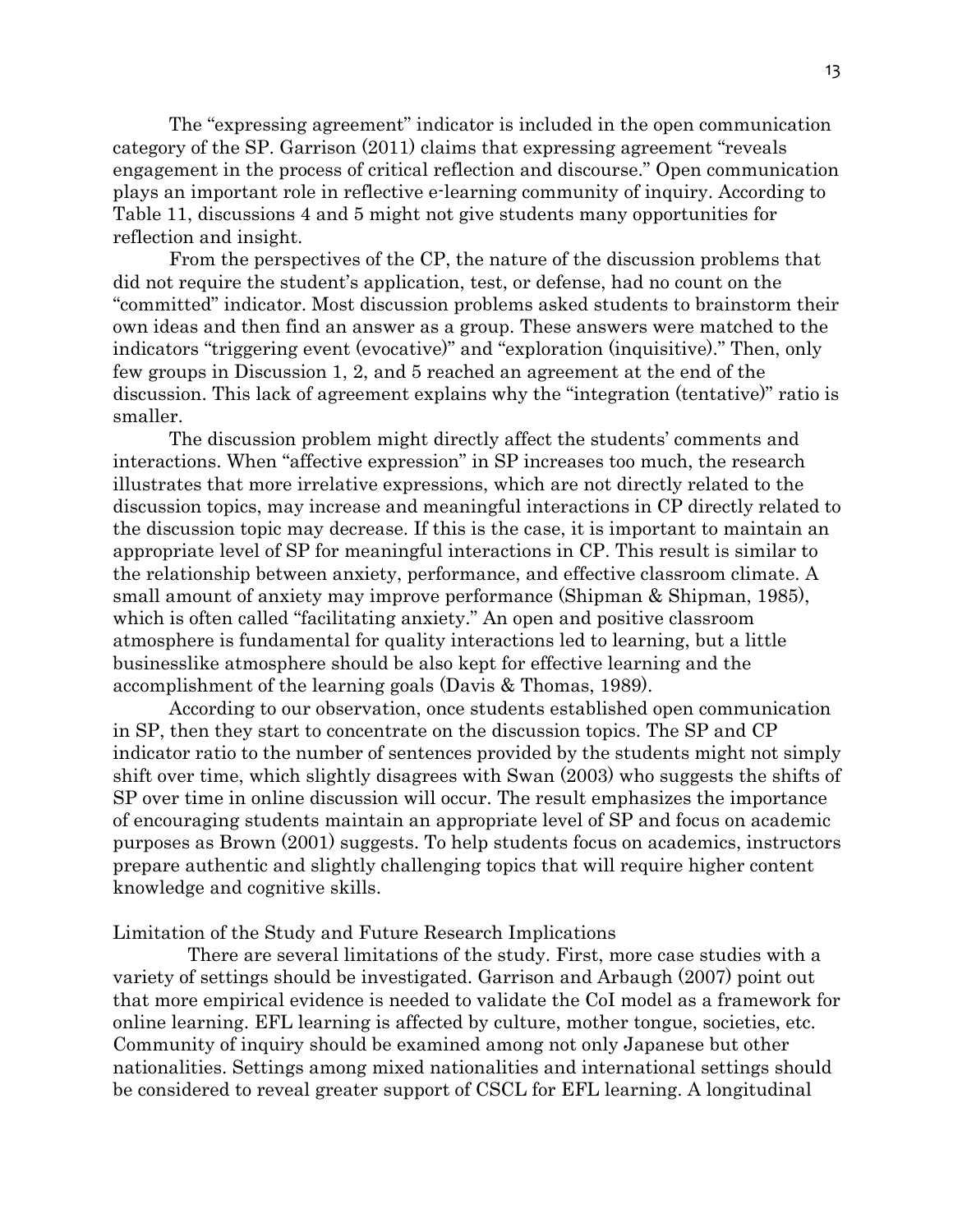study, where observations occur over a certain period of time, is also required. Longitudinal studies could provide us with significant information on how students learn and acquire their language skills.

Blended learning was employed in this study. Most of the facilitations and direct instructions were conducted during the face-to-face classes. Other setting, such as a full online course and other types of blended learning, should be examined in future research.

As to quality interactions, SP and CP were the focus of this study. TP should be also included in the future research. Strategies of discourse analysis should be reconsidered in the future also. In this research, each sentence was coded and used as a unit of analysis. The validity of using sentences as the unit of analysis should be discussed further. Compared to the indicators of SP for coding, those of CP are rough, and it may be difficult to obtain detailed information on student interactions.

Discourse analysis is emerging from different academic disciplines, including linguistics, cognitive psychology, and social psychology and so on. The definitions of discourse fall into the three main categories, (1) anything beyond the sentence, (2) language use, and (3) a broader range of social practice, according to Schiffrin, Tannen, and Hamilton (2001). For further investigation of the interactions and communication during learning activities, the perspectives of discourse analysis can be applied for both EFL learning and collaborative learning.

## **CONCLUSION**

Garrison (2011) introduces that design and organization, facilitating discourse, and direct instruction in TP could support a set climate and monitor and regulate learning that is incorporated with SP and CP. The SP and CP cooperation could also affect the quality of interactions, and all three presences produce educational experiences in the CoI model. Based on the cased study introduced in this chapter, the following is a summary of suggestions to apply the CoI to design CSCL, especially with regard to asynchronous discussion for EFL learning.

- Support open communication to increase the number of student comments during a discussion, which is the preferred learning behavior in CSCL.
- Evaluate TP and CP during design and implementation to encourage student satisfaction with the asynchronous discussion
- Consider the design and organization of TP and open communication of SP to gain student contributions.
- Use CSCL activities to help students at all proficiency levels to practice English, because CSCL might not depend too highly on students' EFL proficiency.
- Help students establish SP first and then shift their focus to academic topics to increase the quality of student interactions during the learning activities.

The careful design of a learning community, including appropriate problem setting, seems to be the most important when we apply the CoI to CSCL for EFL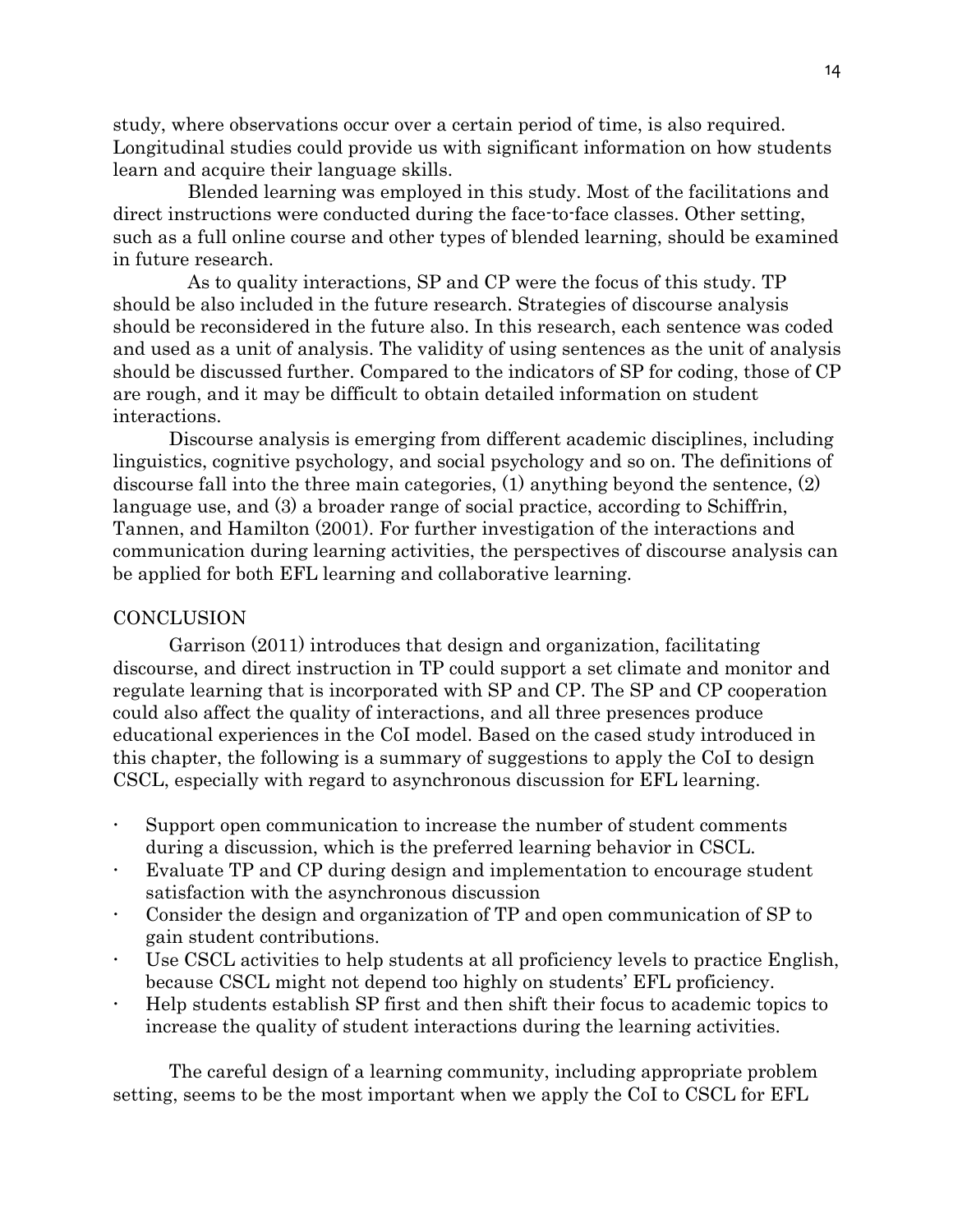learners. In order to create an effective and attractive of learning activities, perspectives of instructional design could be merged into the CoI model.

This course was designed and implemented based on the Collaborative Problem Solving (CPS) approach (Nelson, 1999) in the instructional design (ID) and Teaching and Learning Guideline in CoI (Garrison, 2011). The CPS approach consists of two categories, (a) comprehensive guideline and (b) process activities. The comprehensive guideline defines the major role of teachers, the activities of learners, and the process activities to provide detailed procedures of collaborative learning with strategies that both teachers and learners can use. The CoI guideline indicates specific actions of teachers according to the plan (design and organization) and implementation (facilitation, and direct instruction) phases. The social presence and cognitive presence of CoI seem convenient and useful for teachers to plan and implement collaborative learning, considering the important factors affecting online learning. To design CSCL, combinations of those two approaches, instructional design and CoI, could empower higher-order learning through collaboration in a learning community where the CPS is used to form the structure of collaborative learning and CoI uses online communication for quality interactions. In order to improve education and learning with technology, further research is required to address the study's limitations.

#### REFERENCES

- Abrams, Z. I. (2003). The effect of synchronous and asynchronous CMC on oral performance in German. The Modern Language Journal, 87(2), 157-167.
- Barnes, S. B. (2008) Understanding social media from the media ecological perspective, Konijn, E.A., Utz, S., Tanis, M. and Barnes, S.B. (Eds.) Mediated Interpersonal Communication. (pp.14-33). New York, NY: Routledge
- Benbunan-Fich, R., Hiltz, S.R., & Harasim, L. (2005). The Online Interaction Learning Model: An Integrated Theoretical Framework for Learning Networks. In S.R. Hiltz & Goldman, R. (Eds.) Learning together online - Research on asynchronous learning networks. (pp.19-37). Mahwah, NJ: Lawrence Erlbaum Associates.
- Brown, R. E. (2001). The process of community-building in distance learning classes. Internet and Higher Education, 5(2), 18−35.
- Chapelle, C.A. (2001) Computer applications in second language acquisition Foundations for teaching, testing and research. Cambridge, UK: Cambridge University Press.
- Chun, D (1994). Using computer-assisted class discussion to facilitate the acquisition of interactive competence. In J. Swaffar, S. Romano, K. Arens, & P. Markley (Eds.), Language learning online: Theory and practice in the ESL and L2 computer classroom (pp. 57-80). Austin, TX: Labyrinth Publications.
- Clark, H. H. (1994). Managing problems in speaking. Speech communication, 15, 243-250.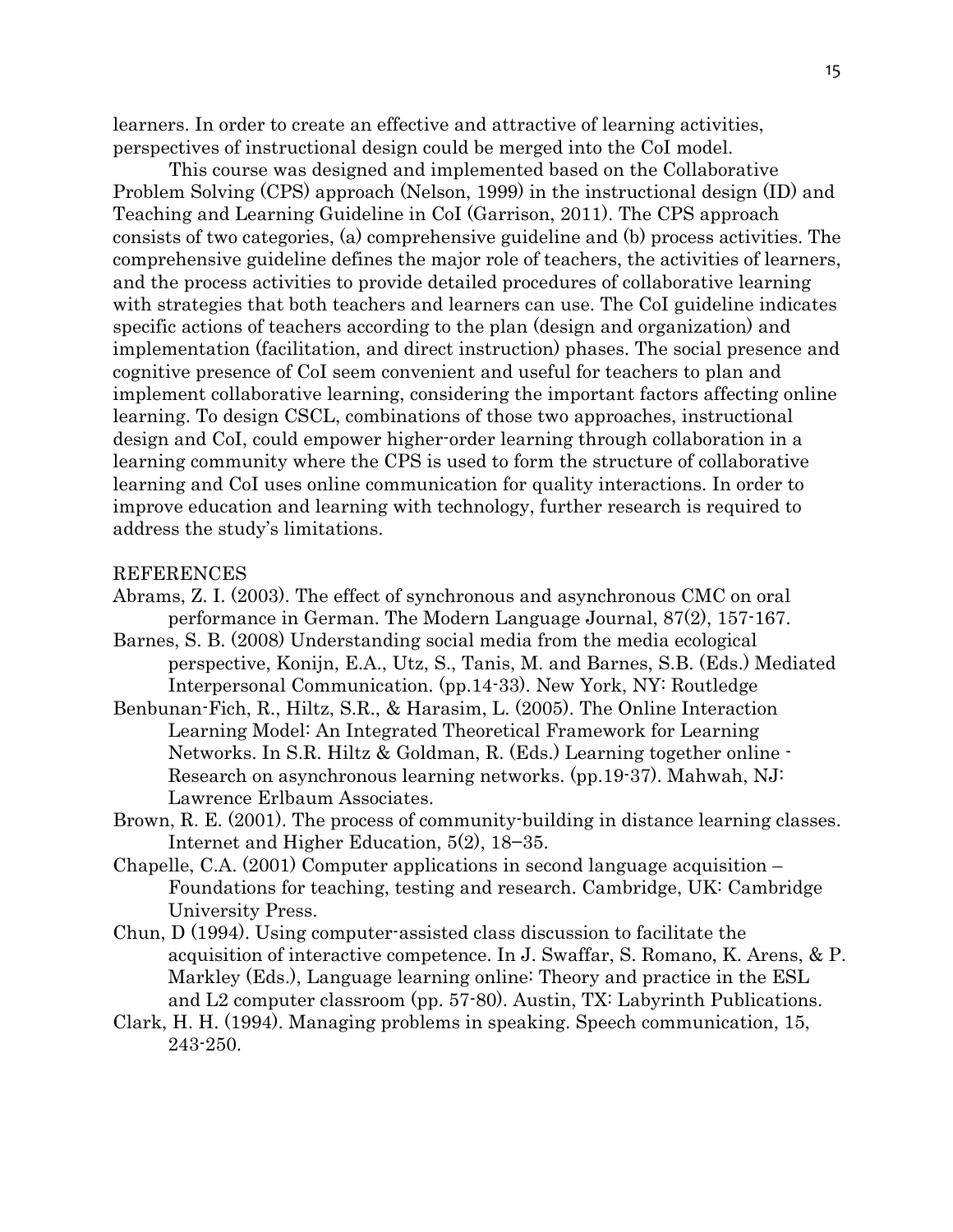- Cohen, J., Cohen, P., West, S., & Aiken, L. (2003). Applied multiple regression/correlation analysis for the behavioral sciences (3rd ed.). Hillsdale, NJ: Lawrence Erlbaum Associates.
- Davis, G. A. & Thomas, M. A. (1989). Effective schools and effective teachers. Needham Heights, MA: Allyn & Bacon.
- Furstenberg, G. (1987). Teaching with technology: What is at stake? ADFL Bulletin, 28(3), 21-25.
- Garrison, D. R. (2011). E-learning in the 21<sup>st</sup> century: A framework for research and practice. New York, NY: Routledge.
- Garrison, D.R. & Arbaugh, J.B. (2007). Researching the community of Inquiry Framework: Review, Issues, and Future Directions. The Internet and Higher Education, 10(3), 157-172.
- Garrison D. R. & Cleveland-Innes, M. (2005). Facilitating cognitive presence in online learning: Interaction is not enough. American Journal of Distance Education, 19(3), 133–148.
- Garrison, D. R., Cleveland-Innes, M., Koole, M., & Kappelman, J. (2006). Revisting methodological issues in the analysis of transcripts: Negotiated coding and reliability. The Internet and Higher Education, 9(1), 1−8.
- Digiano, C., Goldman, S., & Chorost, M. (2008). Educating Learning Technology Designers. New York, NY: Routledge.
- Harre, R. (2001). The discursive turn in social psychology. In Schiffrin, D., Tannen, D., & Hamilton, H. E. (Eds), The handbook of discourse analysis. Malden, MA: Blackwell Publishing.
- Hiltz, S. R. & Goldman, R. (2005). What are asynchronous learning networks? In Hiltz, S. R., & Goldman, R (Eds.), Learning together online: Research on asynchronous learning networks. (pp. 3-18). Mahwah, NJ: Lawrence Erlbaum Associates
- Kelm, O. (1992). The use of synchronous computer networks in second language instruction: A preliminary report. Foreign Language Annals, 25(5), 441-454.
- Keller, J. M. (2010). Motivational design for learning and performance: The ARCS Model Approach. New York, NY: Springer.
- King, A. (2007). Scripting Collaborative Learning Processes: A Cognitive Perspective. In F. Fischer, I. Koller, H. Mandl, & J.M. Haake (Eds.), Scripting Computer-Supported Collaborative Learning – Cognitive, Computational and Educational Perspectives. New York, NY: Shpringer
- Krashen, S (1985). The input hypothesis: Issues and implications. London, UK: Longman
- Lamy, M-N., Hampel, R. (2007). Online communication in language learning and teaching. Hampshire, UK: Pagrave Macmillan.
- Lee, L. (2002). Synchronous online exchanges: A study of modification devices on non-native discourse. System, 30, 275-288.
- Long, M. (1981). Input, interaction, and second language acquisition. Annals New York Academy of Sciences, 379, 259-279.